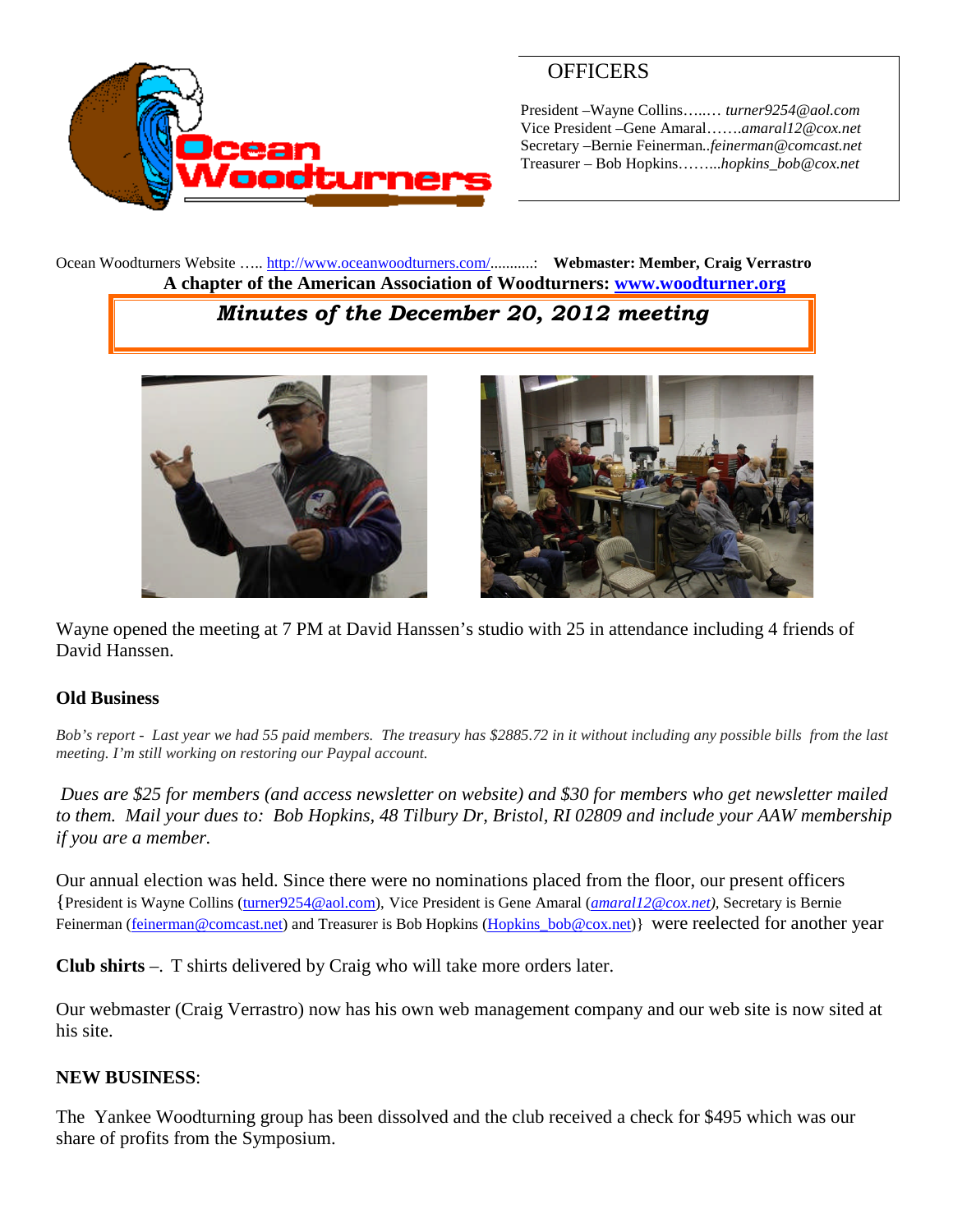The Rhode Island Historical Society has a tree they want taken down at the John Brown House, 52 Power St, Providence. Mike Murray subsequently found out that the tree is solid. *The tree died last spring and they want it removed out of concern about Elm disease. The trunk is big 40" diameter and straight.* The idea is that the Society would get some of the wood and so would the club.

Asher Dunn of Keeseh Studios, had requested for suggestions/improvements to the Studio site. Some of thee items brought up included :

Parking signage & entrance signage

Asher wants kids day with us and RI Woodworkers participating –There are questions about whose insurance policies would be effective.

Asher is planning separate meeting place which may pose a problem if we need to use machinery during a meeting/demo.

**Challenge – reminder** from the November meeting

Chuck Petitbon and Jeff Mee brought in a number of freshly cut Oak blanks - nominally 7"+ square x 3" thick.

*The challenge was to take a "green" oak block, turn something, and bring it to the January meeting OR*

*If you missed picking up a block of wood, turn something out of your comfort zone for the challenge*.



## **Show and Tell**







Craig Verrastro showed a Small Maple Vase, Laminated Rolling Pin with moving handles (Cherry, Mahogany, Walnut, Maple), and a Mahogany Serving Dish



Large Segmented Vase: Paul Tavares Oak body, middle is Maple and the sun rays in the middle are Paduuk



Acrylic Pens: Unknown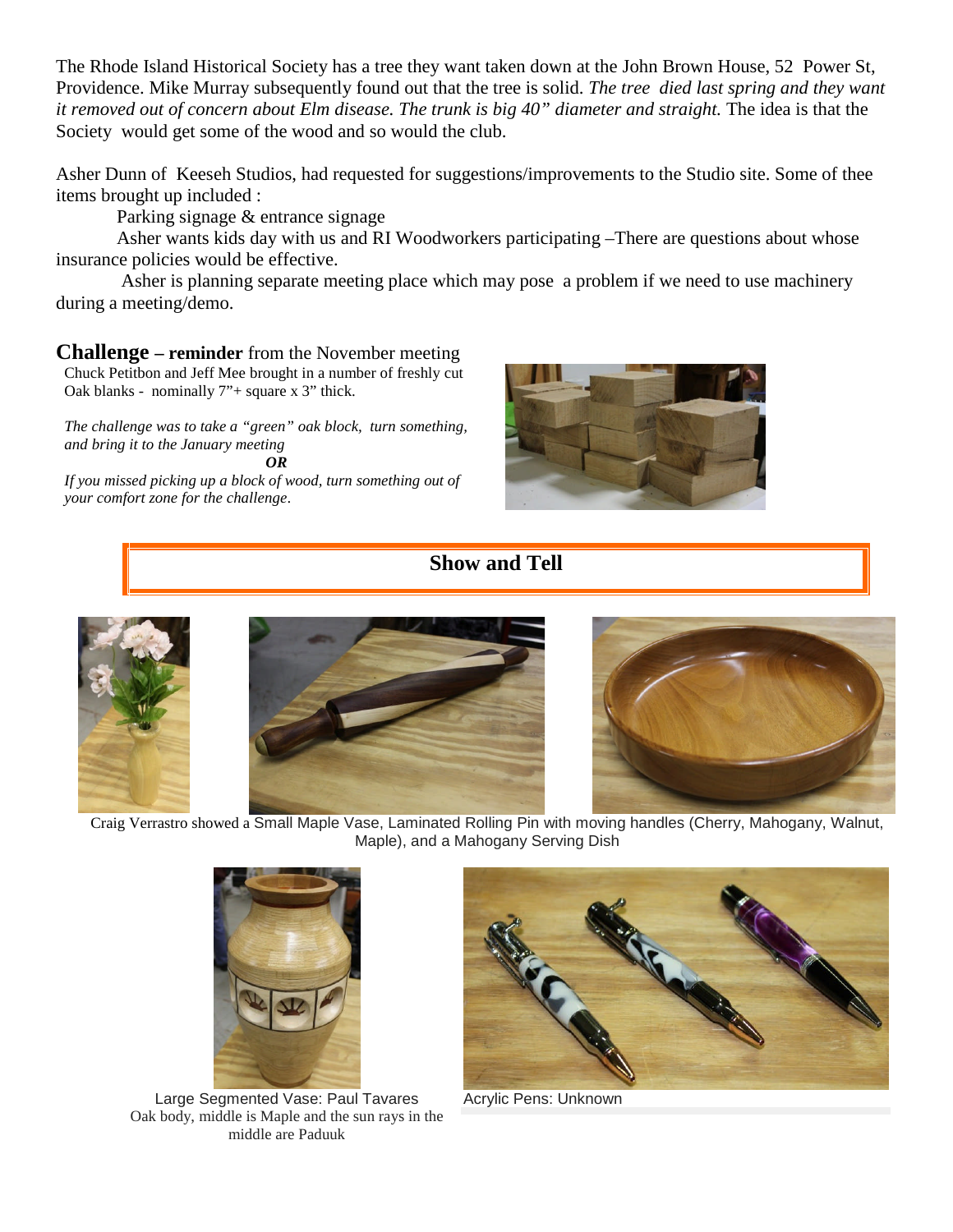# **Demonstration Metal Spinning - David Hanssen**

I began the demo with a slide show survey and a short discussion of some examples of my work to introduce people to what metal spinning is and some of the things you can do using the technique.



Some examples of things I've made using metal spinning Some examples of commercial products



There are lots of videos and instructional materials available that show you how to spin a disc over a chuck to produce simple shapes. Those are essential skills but I'm much more interested in exploring what I can make by folding the metal, sculpting it, and spinning on air.



The work starts with flat metal discs. I'm holding both aluminum and pewter discs but I have also worked with copper and sterling silver.



For instance, I made this Ikebana vase cup by spinning the metal completely back over itself and sculpting the edge into concentric rings. My demo will show the techniques I've learned to fold the metal back and to create a hollow closed form spun on air.



I've made all my own spinning tools, including this 3/4" diameter combination tool that is first ground to a conical shape and then had one side ground flat. I make the ferrules for the handles from iron and brass pipe that I shape on my wood lathe using a hand-held carbide metal cutting tool.

Making tools is much cheaper than buying them and gives you more creative flexibility than if you had to rely on the limited kinds of tools that are easily available commercially

So far, I have made two combination tools, one 5/8" and one 3/4" in diameter; a 1" diameter flat tool; two round end blunt tools, one from 1/2" and one from 5/8" diameter rod; a trim tool; and a few other tools. I made a back stick from 1 1/2" wide, 3/4" thick hard maple about 14" long to support the metal as it is being spun down.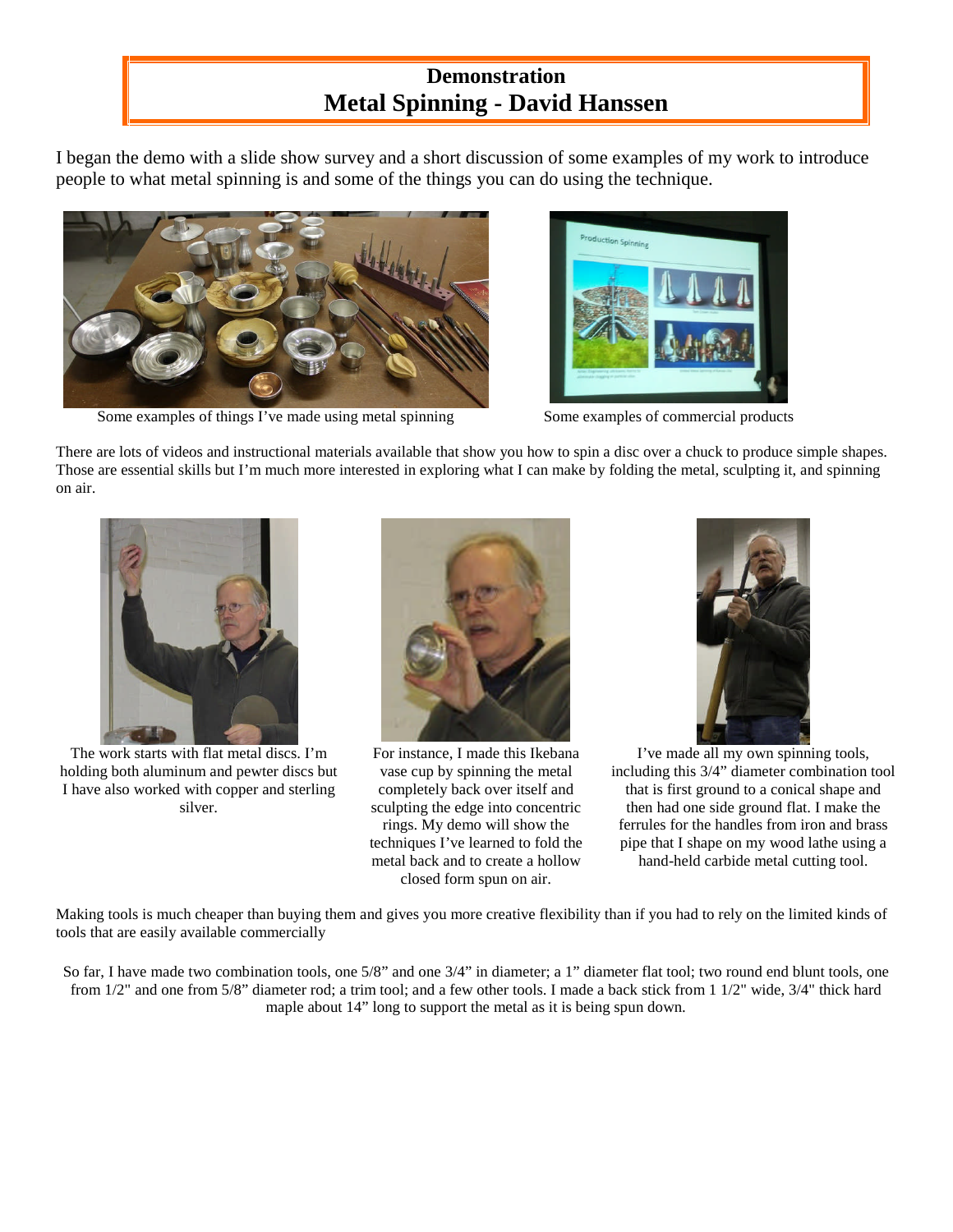



I bought my metal spinning tool rest from One Way. It is very heavy duty and has holes for a fulcrum pin at various points along its length to enable the spinning tool to act as a lever pushing the metal onto the spinning chuck.

Spinning involves clamping a flat disc between a chuck screwed onto the headstock and a follower block screwed onto the tailstock.

The piece I will make requires changing the follower blocks and chucks a few times. I now drill and tap my follower blocks to fit my headstock and use an adaptor to screw the follower blocks to my live center. This allows me to turn the follower blocks the same way I turn my chucks and gives me the flexibility to use a chuck as a follower block and vice versa.



Spinning puts large forces on the tool rest in the direction of the length of the bed and wood lathes are not designed to resist forces in that direction. I made a number of different size wooden blocks that you can see on the lathe bed to prevent the tool rest and tailstock from moving around

Before you start spinning, you should check to ensure that you are able to move the tip of the tool to reach from the center of the disc to the edge. I messed up the first two pieces I tried to spin because I couldn't control the force I was applying all the way out to the edge. I built an 8" tall platform to stand on to give me the height I need.



Here I'm standing on my platform and using my back stick to center the disc. I am running my lathe at 1,200 rpm and the tailstock has to be tight enough to keep the spinning disc from flying out but loose enough that I can push and center. It's best to not stand in line with the disc during this operation.

The first act of spinning is to lock the disc to the chuck, which you see here. From now on, the disc can't fly out. Spinning proceeds by pushing the metal forward toward the headstock with the spinning tool and then laying the metal down onto the chuck with the backstroke.

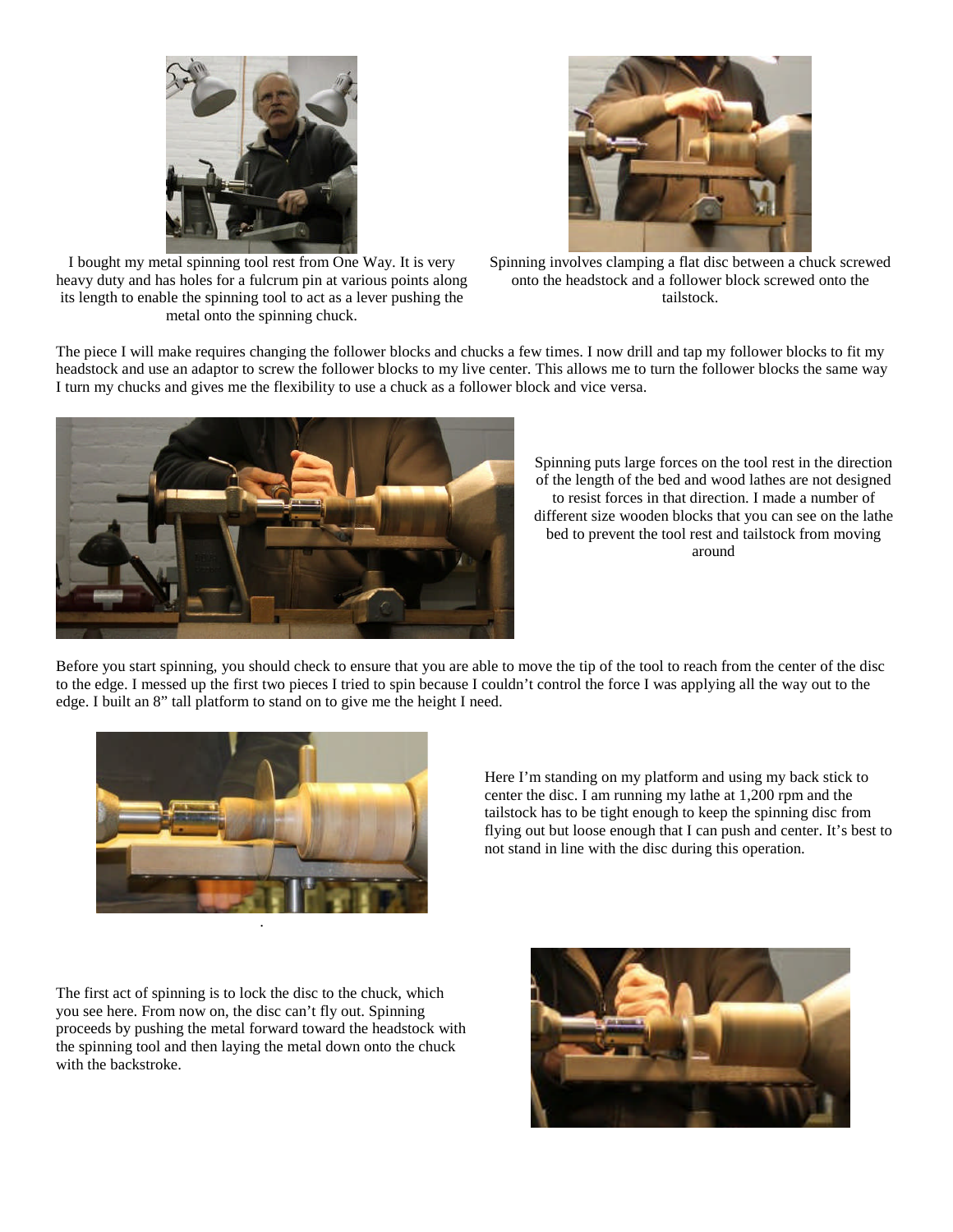Once the disc is centered, I use a rolled up bit of cloth to spread wax on the spinning disc to act as a lubricant. I first used toilet gasket wax, which works and is easy to clean up but is quite messy. I am now using a hard wax from Global Metal Spinning Solutions.



The first part of the shape is complete and the metal that I will spin back toward the bottom of the piece is standing out at a right angle. You can see the lubricating wax I use coating the metal.



Here I'm starting to spin the remainder of the metal back toward the base using a second chuck. I'm using a third chuck as a follower block to hold the cup in the second chuck. I spin the metal completely back to form a cylinder, but it doesn't need to be laid down tightly against the chuck.



I've reversed the piece again and am using the form I used as a follower block in the previous step as a chuck in this step. I run the spinning tool back and forth over the unsupported open

cylinder to shape the metal. This process is called spinning on air because there is nothing but air under the metal that I am forming. With care and patience, you can neck the metal all the way down and lay it tight to the outside of the cup.



The finished piece shows the hollow top I made with the metal rolled smoothly back in a continuous curve and laid tight to the outside of the cup.

The final thing we talked about is safety. Most things that can go wrong when woodturning can go wrong while metal spinning. In addition, the spinning disc is like a meat saw and it will cut you very badly if you carelessly encounter the edge. Discs can slip and slam into parts of the lathe or fly out to it's important that you be able to turn your lathe off regardless of where you are standing. The metal trimming tool can catch and tear up a piece, gouge your chuck, or cause injury. And metal trimmings can fly into your face or slash your hands and they can be very sharp.

> Stay safe and have fun! **Some Metal Spinning Resources**

**Ocean Woodturners**, December 20, 2012 David Hanssen, david@hanssenstudios.com, 508-826-6615 http://www.hanssenstudios.com/

#### **Terry Tynan**

His DVDs are essential for learning: http://www.metalspinningworkshop.com/ His products are extraordinary: http://www.terrytynan.com/

#### **You Tube videos on Metal Spinning**

http://www.youtube.com/results?search\_query=metal+spinning There's an amazing amount of material available and you can chase links to really interesting and unexpected information

**Paul Wiley -** The Art of Metal Spinning book: http://www.paulwileyspinning.com/index.html